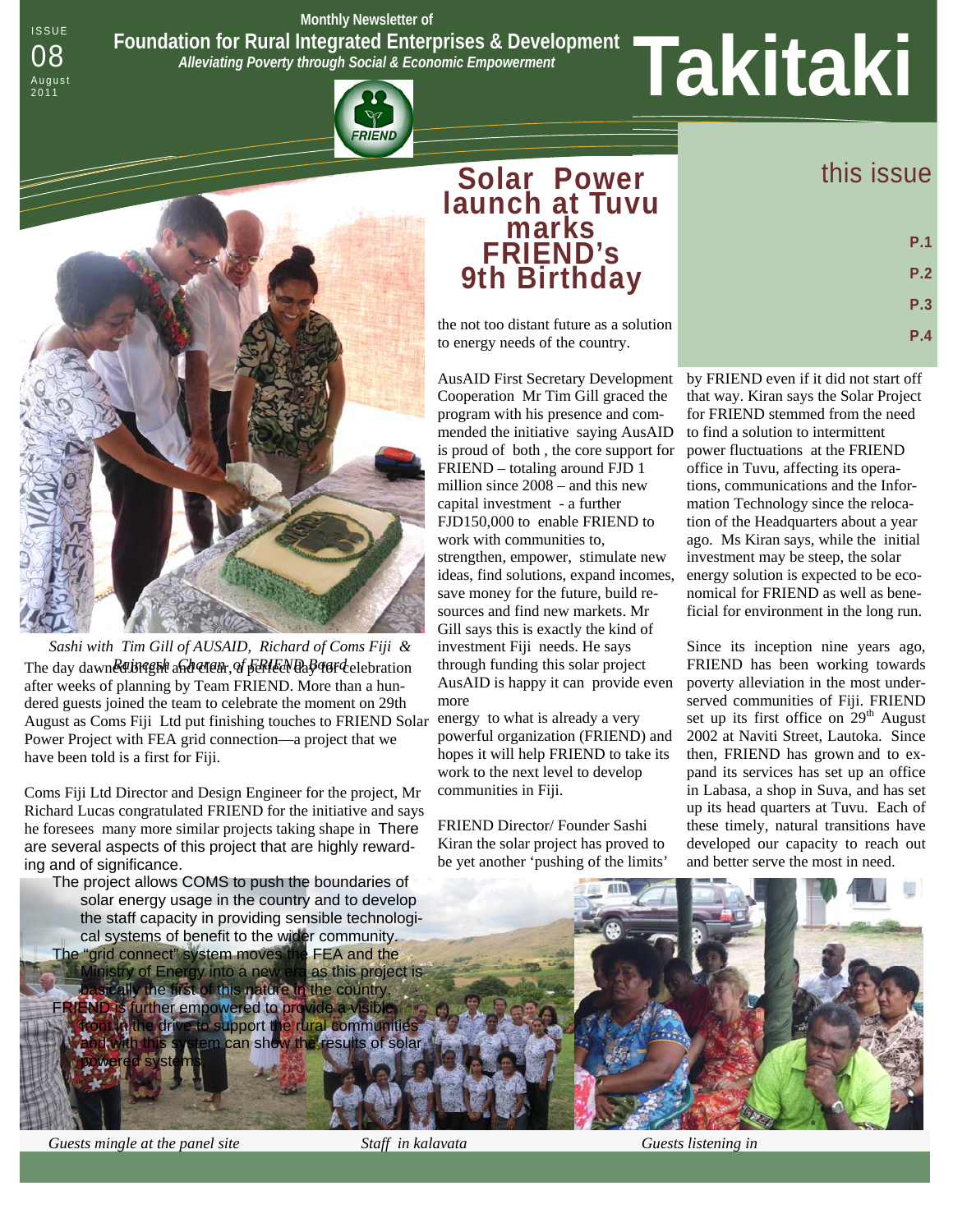

*Group One of the Basic Leadership Training* 

# *Skills Training*

"It is not easy. You have to concentrate. It's hard work." said Marlin as she watched over her "students" struggling at weaving a Rotuman basket out of sasa sticks and rafia.

Marlin Tokasia is a 40 year old housewife. She says she had always known weaving, having learnt the art from her ancestors as a young girl. But between growing up, getting married and bringing up a family, she did not spare much thought or time to her inherent skills till she happened to attend FRIEND Governance Training in her community last year. Marlin says the Training got her motivated to explore her latent skills and she started weaving her "Rotuman Baskets". Her baskets now fetch her upto \$150 a piece from her tourism contacts. Marlin is currently sharing her knowledge of weaving through skills building workshops in FRIEND communities hoping to motivate others to explore their own skills and talents.

*Marlin with her Skills Training participants in Lautoka* 



## *Youths for Basic Leadership*

Youth Development Program at FRIEND continued in the 2nd Term school holidays as secondary school students from around Ba and Lautoka mingled with community youths from similar age group to connect with each other and understand one another better.

Due to space limitations each session could only accommodate 20 youths at a time.

FRIEND engaged with Women's Action for Change facilitators to draw the youths out through art, drama, poetry and music.

WAC Director Peni Moore says the youths brought up a number of issues and even worked creatively to put together a song that highlights their issues of concern.

### *New Product—Colourful Cushions*



Looking for colourful cushions to brighten up your lounge, bedroom or guestroom or maybe some wedding cushions?

These carefully done cushions add colour to any occasion

Check out Friend's Fiji Style Shop @ 62 Pratt Street in Suva for the range.

Or feel free to place special orders through FRIEND on igp@friendfiji.com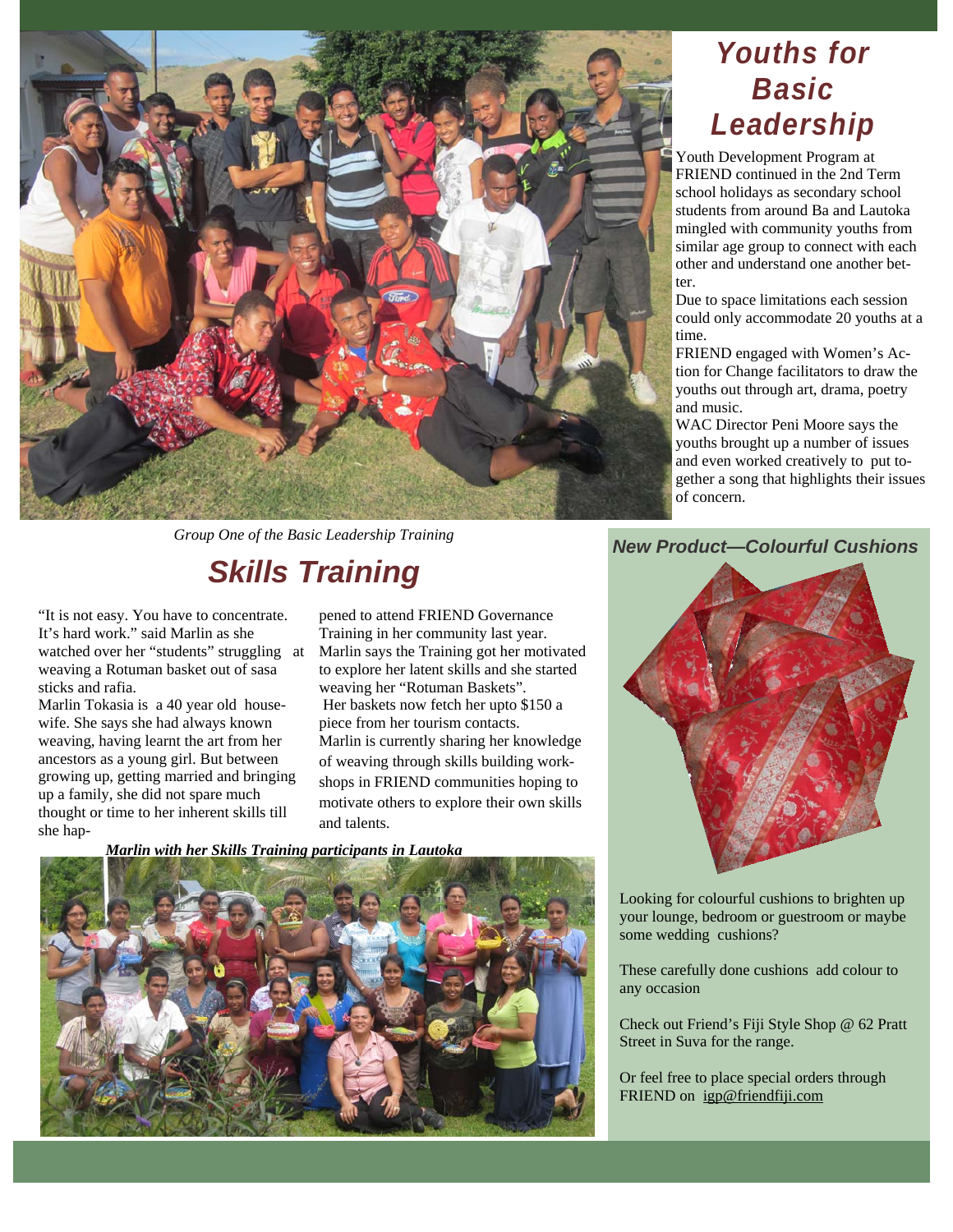*This song was put together by Group 1 of the Youth Leadership Training* 

## *Youth Justice*

*Oh! Here we are! We need our freedom and our voices to be heard Youth recognition and equal treatment This is the way, our way, our world should be* 

*Chorus: Free education, No Discrimination, Justice, Love and Freedom for All* 

*Supporting Youth Being Youth Ambassadors and being listened to always We need a clear picture, of equal distribution Our Right, our Roles and Responsibilities* 

*We need your Love Building bridges and removing the differences Youth Integration, Building up a National Free of Crime and No kids doing time* 

> *A video of the song can be found on utube*





## *Recipe Corner– Moong*

### **Ingredients:**

1/2 lime sized ball *Friend's Fiji Style*® Tamarind or 1tbsp *Friend's Fiji Style*® Tamarind Paste



1 cup Moong Dal 1/2 teaspoon Turmeric Powder 2 teaspoons oil Salt to taste 5 small dry red chilies 8 Curry Leaves 1 medium onion 1/2 teaspoon mustard seeds 1/4 tsp asafoetida 1/2 teaspoon fenugreek seeds 1 large tomato 2 tablespoons sambar powder 1/4 cup chopped coriander leaves 1 cup of a vegetable of your choice like green beans, chopped carrots

### **Directions:**

Soak the tamarind in 1 cup water for 20 minutes. Squeeze it out, adding water little by little to prepare 1 cup of juice.

Choose a heavy cooking pot. Wash and clean the dal. Boil 2 cups of water and add the dal, turmeric powder and 1 teaspoon of oil. As the dal boils, skim off the foam and discard. Boil until the dal is soft and then mash it coarsely. If needed, add more water as it is boiling but do not let it get too watery.

Heat oil, add mustard seeds and fenugreek seeds. When it splutters, add asafoetida, tomato and tamarind juice. Add salt, curry leaves and sambar powder.

Finally add cooked dal and mix well. Allow it to boil for five minutes.

## *Day One in poetry*

*As the bright sun showed up for the day The youths gathered to pray The prayer was not about worshiping idols But all about leadership models* 

*As all was getting to know each other The task was getting harder and harder Then came in the group's Mother Who taught us about loving and accepting each other* 

*Yoga was the first in the session Followed by the statement of the Mission Which had given everyone a broader vision On discrimination and multiculturalism* 

*Then came time for lunch Where we all gathered in a bunch Vegetable Palau was available for munch With salad for crunch* 

*The other session began with another activity Involving the higher volume of responsibility With its and bits of everyone's sensitivity The groups came up with images of creativity* 

*Then came the final session of the day Where songs on racism and discrimination were on a play Causing everyone to sway away And this was the end of an exciting day.*